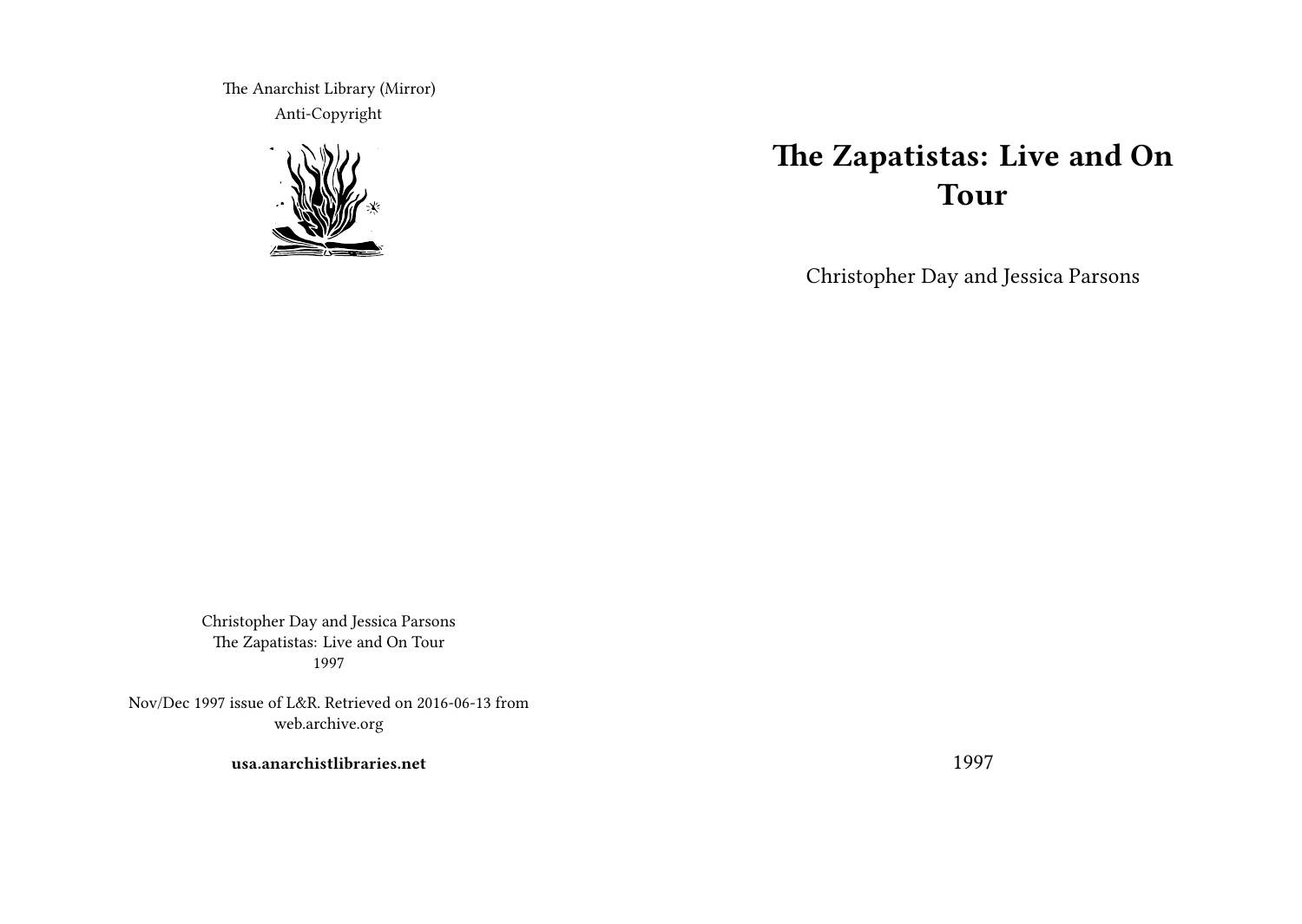of "Zapata vive! La lucha sigue! were a little less ferocious because of fatigue, the determination in their voices was even stronger. As they eagerly climbed into their trucks and busses to return to their villages, one could imagine the lively tales, reports and stories the Zapatista delegates would share with their communities over the coming days.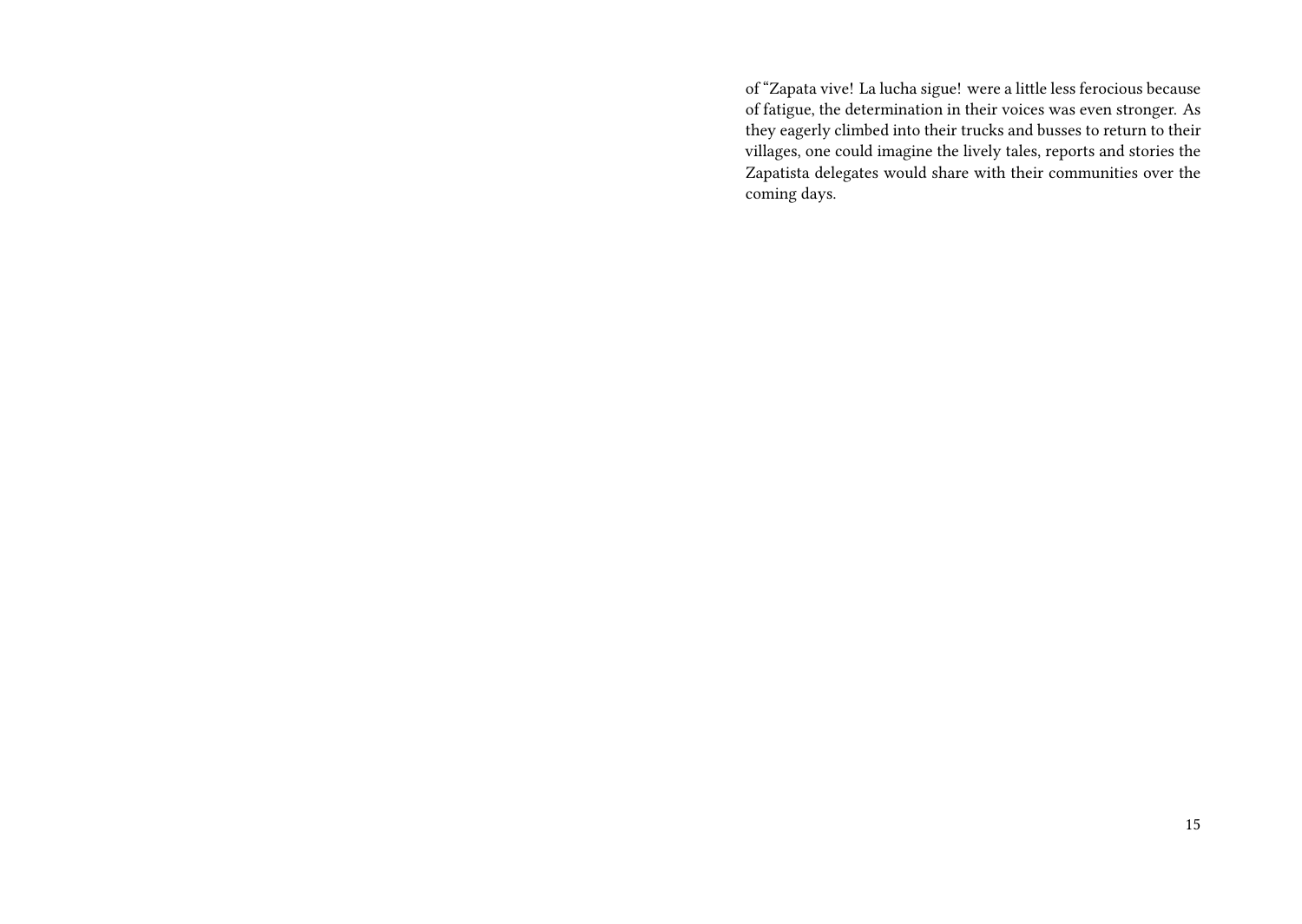national leadership of the PRD has made it clear that while it is willing to use popular outrage at neo-liberal policies as a battering ram against the PRI's political intransigence, it has no intention of seriously obstructing the imposition of neo-liberal policies. Cardenas's term as Mayor of Mexico City is clearly a test of whether the PRD is capable of carrying out the ruling elites' directives while simultaneously cooling the militancy of the popular movements that are a significant part of their electoral base.

The weak link in this plan are the indigenous communities, particularly in the poorer states of Southern Mexico. They have demonstrated quite clearly their willingness to turn towards revolutionary means to ensure their rightful place in Mexican society. It remains to be seen whether the sympathy they have in many other sectors can be transformed into effective political solidarity and whether they have the organizational capacity to fight and win. The Zapatista march on Mexico City was an important development in both these areas. It dramatically broadened the Zapatistas' base of support and threw at least some of that support behind the FZLN and the CNI. Rather than coming to Mexico City to declare their eagerness to negotiate with the government or to transform themselves into a peaceful political force, the Zapatistas came to demand compliance with earlier agreements and reaffirm their determination to wage a revolutionary war if that compliance was not forthcoming.

## **Return to San Cristobal**

The Zapatista delegation returned to San Cristobal on September 19 from their trip to the capital city exhausted but obviously excited and moved by the open-armed reception they received in Mexico City. The positive response from the people of their country throughout their journey reaffirmed the belief that "no estan solos" in their struggle for liberty, justice and dignity. While the chants

## **Contents**

| 6                                       |
|-----------------------------------------|
| 7                                       |
| 7                                       |
| 8                                       |
| 8                                       |
| Nunca Mas Un MEXICO Sin Nosotros<br>9   |
| 9                                       |
| 10                                      |
| 11                                      |
| 12                                      |
| 12                                      |
| 13<br>Revolutionary Prospects in Mexico |
| 14                                      |
|                                         |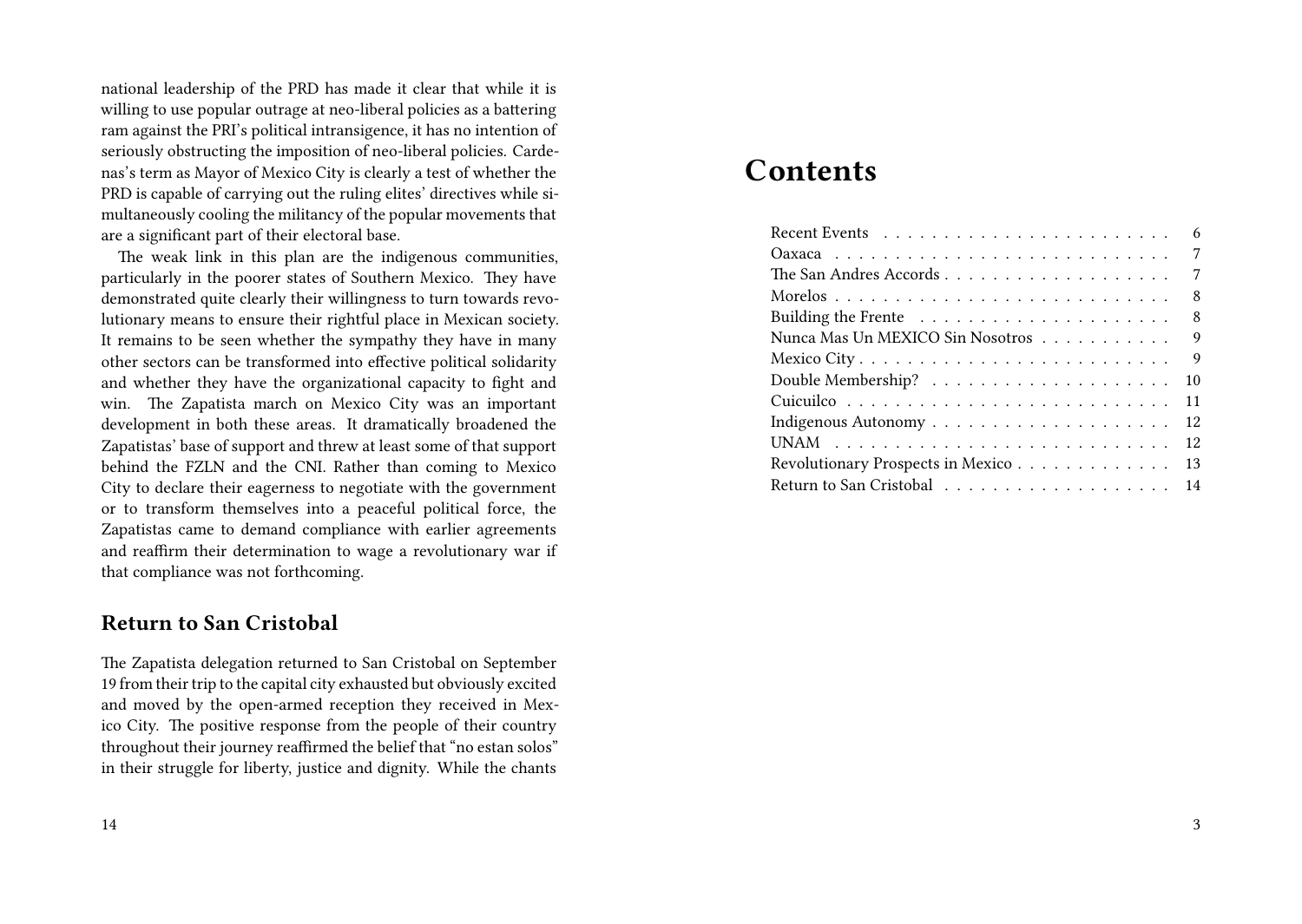Project in the Mexican Southeast that we have been supporting for the past year.

Jokingly called the "Picnic with the Zapatistas," this event allowed the people of Mexico City to see the Zapatistas not just as symbols of resistance, but as real people. And it gave the Zapatistas who come from tiny, remote pueblos in the mountains and jungles of Chiapas a chance to learn more about the people and the life of a city they could barely comprehend.

The next day on the site of the 1968 slaughter of student protesters by the Mexican government, Zapatistas and locals performed a cleansing ritual; they took each other by the hand and danced the night away to the sounds of cumbia and salsa. Without the slightest sign of shyness or trepidation, smiling, laughing couples quickly filled Tlatelolco plaza.

#### **Revolutionary Prospects in Mexico**

The Zapatista uprising in 1994 initiated a period of intense political struggle in Mexico. Ever since the 1968 student massacre at Tlatelolco there has been considerable pressure for democratization and an end to the PRI's one-party rule. In the early 1980s, in response to the struggles generated by a deep economic crisis, the PRI took the tentative first steps toward opening up the system. These resulted in the first opposition victories in local elections. This process accelerated rapidly under the pressure of the Zapatista uprising and the massive popular support it generated. Now it is massively evident that the PRI can not continue to rule in the old way; some sort of dramatic restructuring of Mexican political life is inevitable. The Mexican business class and foreign economic interests there are clearly committed to making a transition to some sort of multi-party "democracy." Accordingly, the PRD and the PAN are rapidly filling up with ex-PRIistas, many of whom are no more than second-rate political hacks who felt thwarted within the PRI. The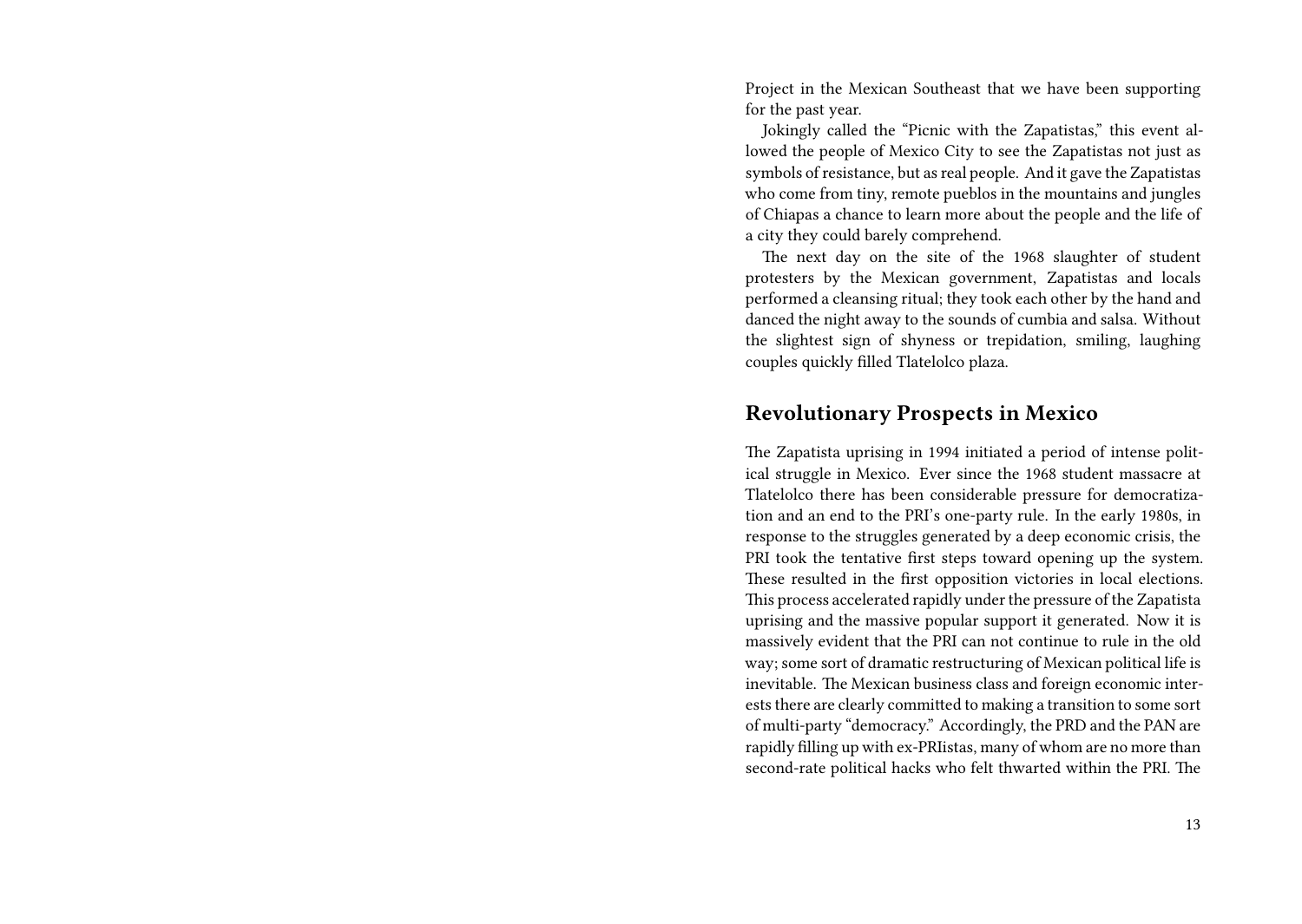#### **Indigenous Autonomy**

The Assembly of the National Indigenous Congress (CNI) was meant to prepare for the upcoming convention of that organization in October. Unlike the FZLN, the CNI is a relatively strong organization with a determined sense of mission. The CNI is the broad national umbrella organization of the various local, state, and regional indigenous organizations of Mexico. It was formed during the recent upsurge in indigenous resistance in the wake of the Zapatista uprising. While there is a lively debate within the CNI on many questions facing the indigenous movement the organizations generally agree that the Zapatista uprising put indigenous issues on the national agenda and that militant direct action is crucial to winning any serious victories.

## **UNAM**

On September 15, on the campus of the Autonomous National University of Mexico (UNAM), the people of Mexico City and the Zapatistas finally got a chance to sit down and talk. Instead of the ceremonial formality that had marked all previous events on the Zapatista tour circuit, at UNAM the Zapatistas divided themselves into about seven different groups under the shade of scattered trees in the main quad.

Within these large groups, Zapatistas and Mexico City folk sat down in small groups to talk and it was a beautiful sight. People from vastly different circumstances spoke to one another about their families, their lives, their homes, their dreams. A soccer match developed between the students and the Zapatistas; the students won twelve to two. (You try playing soccer in a ski mask!) These two reporters were especially excited to meet the delegates from Santa Rosa El Copa, the base community of the Anarchist

First there was the waiting. The 1,111 Zapatista delegates to the Founding Congress of the FZLN (The Zapatista National Liberation Front) in Mexico City were supposed to arrive in San Cristobal de las Casas between two and five in the afternoon. A small crowd huddled under a tarp in the pouring rain to meet them in the cathedral square. Gradually the crowd grew. By eight o'clock the Zapatistas still had not arrived, but the rain had cleared and now about 2,000 people waited in the square. Music was playing from the stage; a few hot air balloons with "EZLN" painted on the side were released into the night sky, but still no Zapatistas.

Finally at ten o'clock, the Zapatistas entered the city of San Cristobal for the first time since they took over the city in the uprising of January 1994. This time though, they were not armed. The whole town lined up along Avenida Insurgentes to watch them come in. The Zapatistas marched down the street chanting "El pueblo unido, jamas sera vencido!" (The people united will never be defeated!) and "El pueblo armado, jamas sera' callado!" (The people armed will never be silenced!). Women carrying babies, little girls with no shoes, old men and young boys all wearing scarves or ski masks over their faces marched into the center of the city. The crowd watched in almost complete silence, with a smattering of applause here and there. The population of San Cristobal is largely made up of "coletos" who trace their roots back to the old Spanish colonial elite and are generally not supportive of the Zapatistas or any other Indigenous struggle.

As the Zapatistas continued to pour into the city, it became clear that this was not simply a parade of the 1,111 delegates. Fourteen thousand other Zapatistas had traveled from their remote communities to San Cristobal to see their delegates off. It took two hours for all of the Zapatistas to enter the square. On the stage, the leaders of the delegation were presented with a baton, representing the authority of the indigenous communities; the Mexican flag representing the indigenous demand to be a part of the country that has historically marginalized them; and the EZLN flag. Afterwards,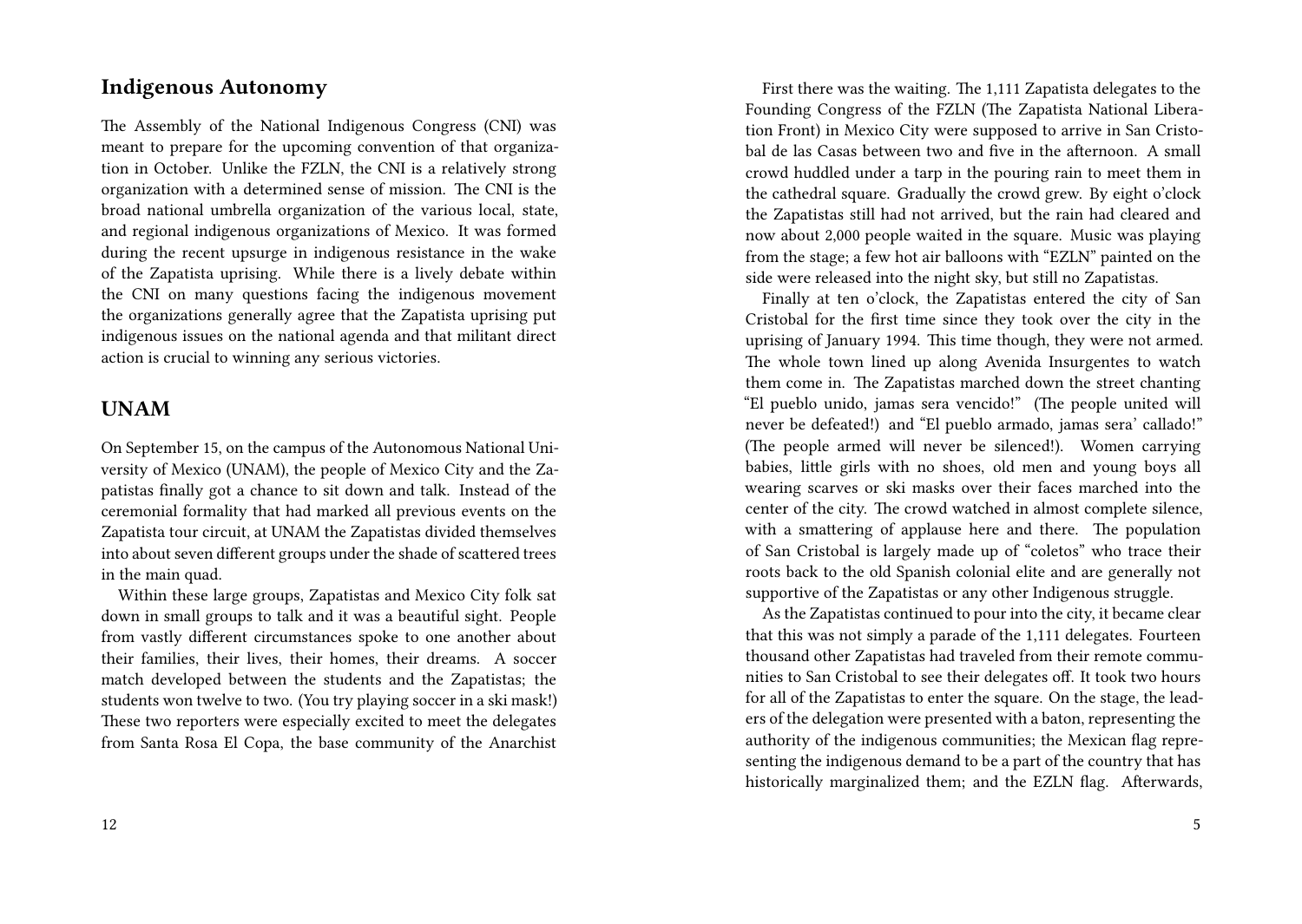hundreds of Zapatistas made makeshift beds and slept under the arches of the municipal building, while others danced the night away, leaving the city before the first light. The next day, walking around the city, it was hard to believe they had actually been there.

### **Recent Events**

The EZLN's march on Mexico City occurred in the midst of a deepening political crisis for the ruling Party of the Institutionalized Revolution (PRI). On July 6 the PRI suffered a number of major electoral defeats. (see article p. ??) The alliance of opposition parties that defeated the PRI drew support from people disgusted with a number of unpopular PRI initiatives. The privatization of much of the social security system, a colossal bail-out for investors in an ill-fated system of toll roads, and the loosening of price controls on a number of essential commodities have all inflamed public opinion against the PRI. (In the state of Tabasco, as if to demonstrate their complete lack of contact with reality, the PRI-controlled legislature passed a law against the sale of cold beer—predictably provoking a wave of protests).

As the EZLN's march drew closer to the capital the government responded erratically. In mid-August the Mexican Federal Army dismantled their fortifications and withdrew troops from a number of communities in Chiapas. This surprise move stirred speculation about a broader demilitarization of the region that the military promptly quashed when they first explained they were only moving the troops around and then proceeded to re-establish themselves in one of the communities from which they had just withdrawn. On the day the Zapatistas left San Cristobal the bodies of three young men were found who had apparently been executed by Los Jaguares, an elite unit of Mexico City's police. The executions took place amidst a series of massive police raids on poor and working-class neighborhoods on the pretext of attacking orgafor formally establishing the FZLN. While there were many heated points of discussion, and a certain amount of general chaos, the central issue that emerged was the question of double membership. Would the FZLN be open to members of political parties? While it is still difficult to determine the ultimate shape of the FZLN, the convention made two crucial decisions. First, they rejected double membership but opened the FZLN to members of non-party social movement organizations and did not exclude the possibility of alliances with political parties in certain circumstances. Second, the convention decided on what it called a "horizontal structure" without a centralized leadership. The Civil Committees are to be transformed into local cells of the FZLN; a body composed of delegates from every state will make decisions on national direction. Finally, the FZLN chose as its program of action a national campaign for peace and demilitarization and compliance with the San Andres Accords.

## **Cuicuilco**

The Second Assembly of the National Indigenous Congress began with an elaborate ceremony on the ancient pyramid of Cuilcuilco near University City on the southern edge of Mexico City. The leading Zapatista delegates and those of other indigenous organizations inaugurated the conference atop the pyramid with a three hour ceremony. Along with members of indigenous organizations from all over the country and other parts of North America, artists, intellectuals, students, religious people, activists, and ordinary folks attended the ceremony to show their solidarity with the struggle of Indigenous people for dignity and autonomy and to welcome the Zapatistas once more to their city.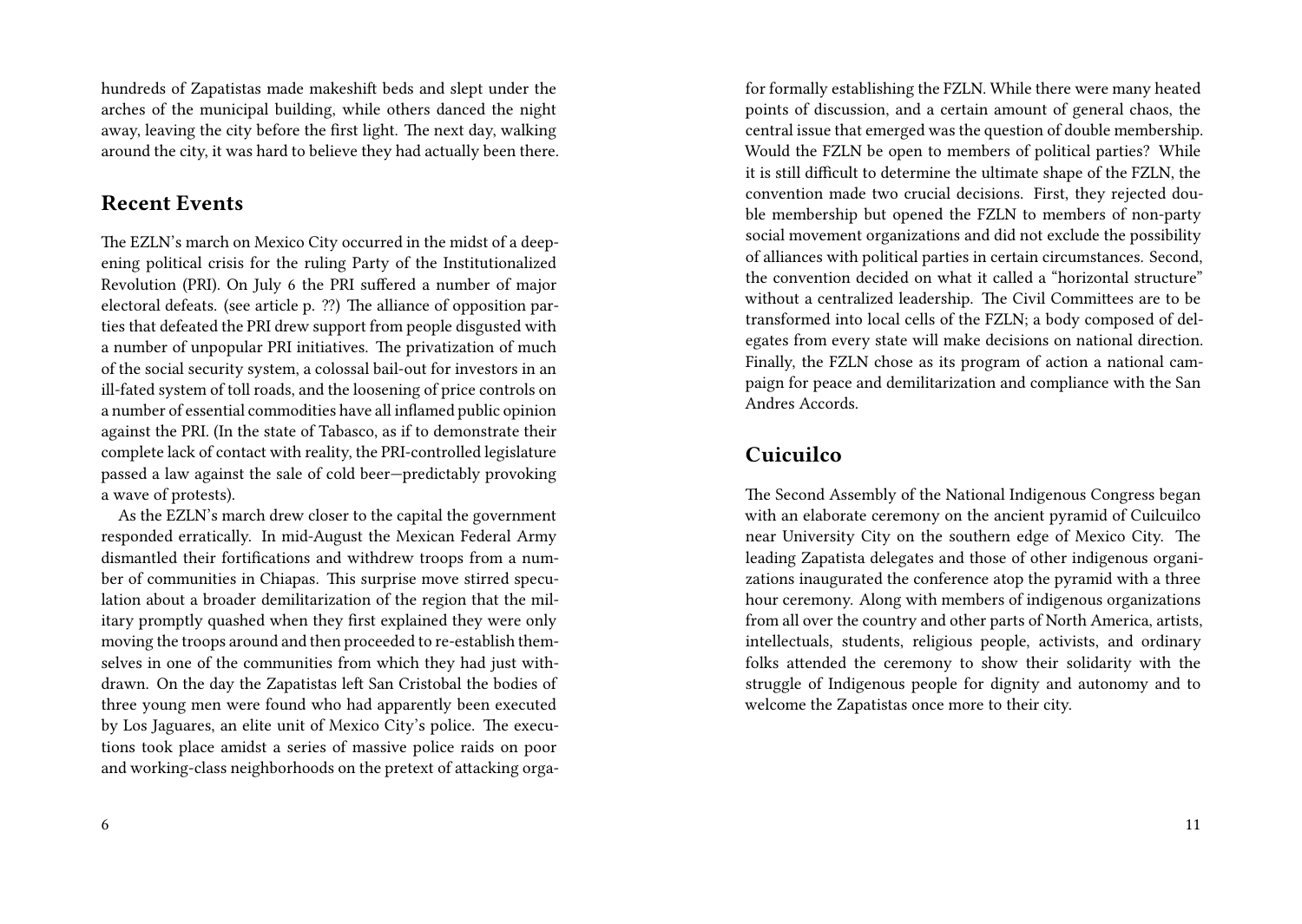was decked out in red, green, and white flags and lights draped over all the surrounding buildings and main streets. 100,000 Mexico City residents filled the plaza and spilled over into the streets chanting "Zapata vive! La lucha sigue!" and singing the Zapatista hymn while waiting for over four hours for the Zapatistas and the delegations that had joined them along their five-day, 750-mile journey to the capital.

When the march finally arrived in the center of the city, the crowd was ecstatic. People cried, blew kisses, chanted, "No estan solos!" (You are not alone!) and thrust their fists or the V for victory symbol in the air. The Zapatistas, obviously weary and slightly overwhelmed by the size of the crowd and the city itself (some looked up warily at the buildings towering above them) returned the people's show of love by waving and chanting back. Once they arrived at the stage, the Zapatistas called on the government to comply with the San Andres accords and to remove troops from Zapatista communities in Chiapas. The ferocity of the Zapatista demands in the Zocalo contrasted starkly with their purpose in the city, to participate in the founding of a peaceful and civil grassroots organization. Commandante Claribel declared, "If the government wants war, let's go to it. We Zapatistas will fight with valor because we have one weapon the government does not. It is called dignity." This was the first sign of many throughout the week that despite their dedication to creating peaceful civil and political space, the Zapatistas have no intention of putting down their arms.

#### **Double Membership?**

The FZLN convention was divided into small groups, each charged with the same task of working through a number of proposals for the FZLN's principles of unity, structure, and program of action. The positions of the small groups would then serve as the basis

nized crime, in which large numbers of innocent people have been beaten and arrested.

#### **Oaxaca**

The Zapatista's march route took them through several historical and contemporary centers of popular resistance in Southern Mexico. The march's second major stop was the city of Juchitan in the state of Oaxaca. Where indigenous communities have risen up against a proposed canal that would connect the Atlantic and Pacific Oceans and run through their lands. The Zapatistas were warmly welcomed by over ten thousand people who had waited for them for over ten hours in the rain. The crowd included the municipal leadership of Juchitan which is under the control of the popular organization, COCEI (The Worker, Student and Campesino Coalition of the Isthmus). In Oaxaca the Zapatistas were joined by 500 people from eight different indigenous ethnic groups in Oaxaca. Another thousand members of 500 Years of Indigenous Resistance from the neighboring state of Guerrero also joined the march.

## **The San Andres Accords**

While the ostensible purpose of the march was to enable the Zapatistas to attend the founding convention of the FZLN and the second National Assembly of the National Indigenous Congress (CNI), the march also served to put pressure on the government to comply with the San Andres accords signed almost two years ago between the government and the EZLN. The San Andres accords committed the government to making a number of changes in the law and in the constitution to guarantee indigenous communities a much greater degree of self-determination including the recognition of their own forms of self-government, and most crucially, control over land and natural resources. The government's failure to com-